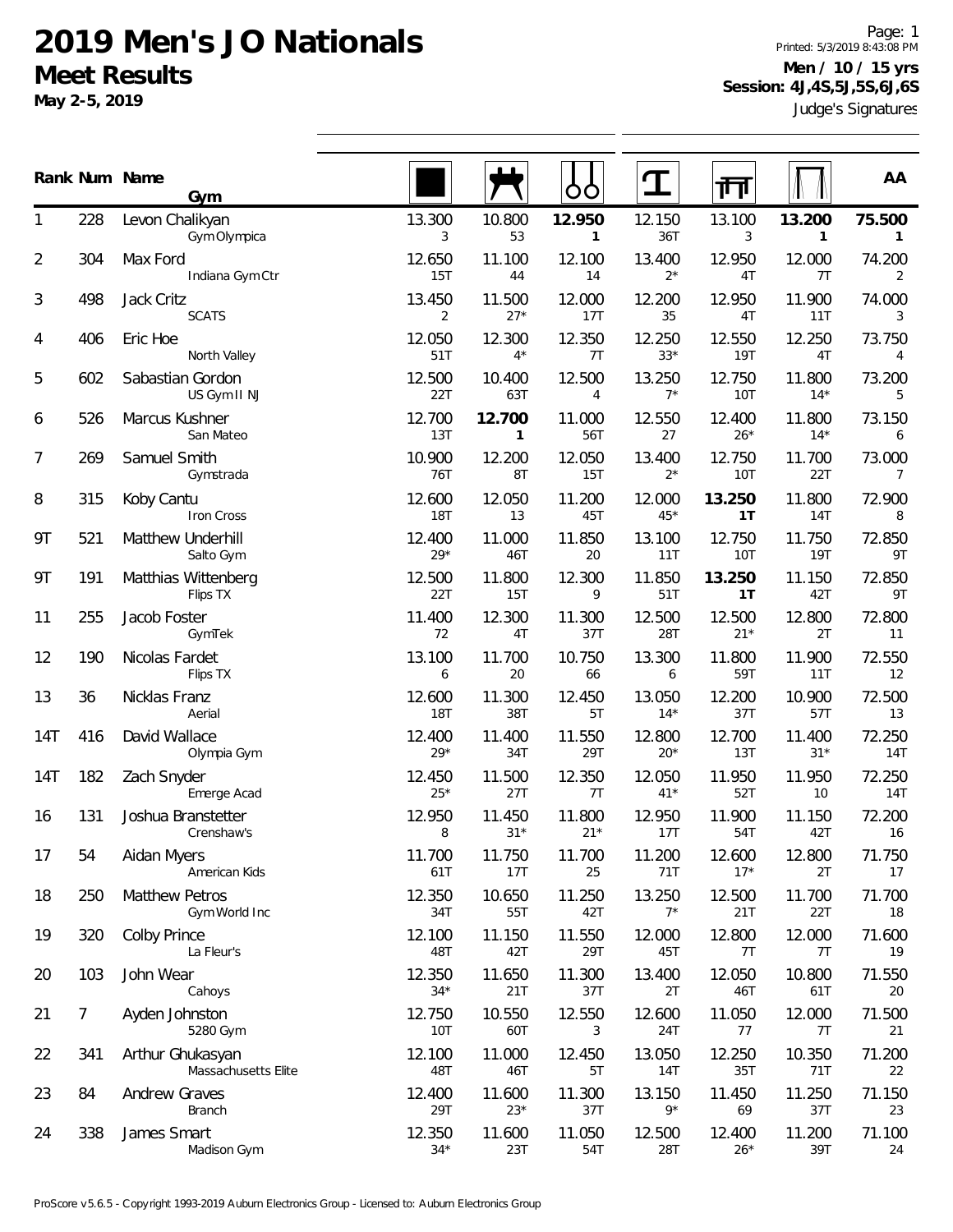**May 2-5, 2019**

Page: 2 Printed: 5/3/2019 8:43:08 PM **Men / 10 / 15 yrs Session: 4J,4S,5J,5S,6J,6S**

|     |     | Rank Num Name<br>Gym                  |                          |                 | OO                       | $\mathbf T$            | 襾               |                          | AA            |
|-----|-----|---------------------------------------|--------------------------|-----------------|--------------------------|------------------------|-----------------|--------------------------|---------------|
| 25  | 336 | Payton Lerwill<br>Madison Gym         | 12.450<br>25T            | 11.450<br>31T   | 12.200<br>10T            | 11.500<br>61           | 12.350<br>30T   | 11.100<br>45T            | 71.050<br>25  |
| 26  | 89  | <b>Trent Peazant</b><br>Brestyan's    | 10.750<br>78             | 10.650<br>55T   | 11.800<br>$21*$          | 13.750<br>$\mathbf{1}$ | 12.800<br>7T    | 11.200<br>39T            | 70.950<br>26  |
| 27T | 494 | Noah Wilson<br>Roswell                | 12.850<br>9              | 10.950<br>50T   | 11.550<br>29T            | 12.150<br>36T          | 12.400<br>26T   | 11.000<br>50T            | 70.900<br>27T |
| 27T | 570 | Dylan Parker<br>Technique             | 12.550<br>21             | 11.600<br>$23*$ | 11.250<br>42T            | 11.800<br>$53*$        | 12.200<br>37T   | 11.500<br>28T            | 70.900<br>27T |
| 29  | 4   | Asher Cohen<br>5280 Gym               | 12.350<br>$34*$          | 11.350<br>36T   | 12.000<br>17T            | 11.300<br>66T          | 12.800<br>7T    | 11.000<br>50T            | 70.800<br>29  |
| 30T | 359 | <b>Bradley Stroud</b><br>Metropolitan | 12.350<br>$34*$          | 9.400<br>78     | 12.200<br><b>10T</b>     | 12.600<br>24T          | 12.700<br>13T   | 11.500<br>28T            | 70.750<br>30T |
| 30T | 169 | Michael Avery<br>Eagle Ridge          | 13.250<br>4              | 9.700<br>74     | 11.400<br>34T            | 13.100<br>$11*$        | 11.550<br>67    | 11.750<br><b>19T</b>     | 70.750<br>30T |
| 30T | 180 | Asa Thompson<br>Emerald City          | 10.650<br>79             | 12.150<br>10    | 12.150<br>13             | 12.700<br>22           | 11.300<br>70    | 11.800<br>14T            | 70.750<br>30T |
| 30T | 555 | Owen Carney<br>Sterling Gym           | 13.000<br>$\overline{7}$ | 11.150<br>42T   | 10.850<br>63T            | 12.400<br>30T          | 11.100<br>75T   | 12.250<br>4T             | 70.750<br>30T |
| 30T | 599 | Luv Gopu<br>Twistars                  | 12.650<br>15T            | 12.400<br>3     | 11.200<br>45T            | 11.300<br>$66*$        | 11.500<br>68    | 11.700<br>22T            | 70.750<br>30T |
| 35  | 531 | Christopher Hou<br>Seawind            | 12.250<br>43T            | 10.650<br>55T   | 11.300<br>37T            | 13.050<br>$14*$        | 12.600<br>$17*$ | 10.800<br>61T            | 70.650<br>35  |
| 36  | 648 | Ihor Tarasenko<br>World Cup NY        | 12.450<br>25T            | 11.500<br>$27*$ | 11.650<br>26T            | 11.250<br>$69*$        | 12.300<br>33T   | 11.450<br>30             | 70.600<br>36  |
| 37T | 488 | Sam Feldstein<br>Roswell              | 12.600<br><b>18T</b>     | 11.900<br>14    | 11.600<br>28             | 10.950<br>76           | 12.650<br>16    | 10.800<br>61T            | 70.500<br>37T |
| 37T | 160 | Palmer Wright<br>Dynamo               | 12.250<br>43T            | 11.200<br>41    | 11.150<br>49T            | 11.350<br>$64*$        | 12.500<br>$21*$ | 12.050<br>$\overline{6}$ | 70.500<br>37T |
| 37T | 93  | Cole Pringle<br><b>Bright Raven</b>   | 12.650<br>15T            | 11.300<br>38T   | 11.500<br>32T            | 11.350<br>$64*$        | 11.900<br>54T   | 11.800<br><b>14T</b>     | 70.500<br>37T |
| 37T | 94  | Ethan Rio<br><b>Bright Raven</b>      | 12.300<br>41T            | 11.500<br>$27*$ | 11.400<br>34T            | 12.250<br>$33*$        | 11.650<br>63T   | 11.400<br>$31*$          | 70.500<br>37T |
| 41  | 2   | Jozen Brekhus<br>5280 Gym             | 11.750<br>59T            | 10.650<br>55T   | 12.050<br>15T            | 12.150<br>36T          | 12.200<br>37T   | 11.600<br>26T            | 70.400<br>41  |
| 42T | 364 | Mark Fu<br>Mini-Hops                  | 12.300<br>41T            | 10.200<br>66    | 11.500<br>32T            | 13.150<br>$9*$         | 12.100<br>43T   | 11.050<br>47T            | 70.300<br>42T |
| 42T | 92  | Ryan Dugan<br>Bright Raven            | 12.250<br>43T            | 10.900<br>52    | 10.900<br>$60*$          | 12.400<br>30T          | 11.950<br>52T   | 11.900<br>11T            | 70.300<br>42T |
| 44  | 470 | Ignacio Yockers<br>Pride              | 12.750<br>10T            | 10.150<br>67T   | 12.650<br>$\overline{2}$ | 12.000<br>45T          | 11.100<br>75T   | 11.600<br>26T            | 70.250<br>44  |
| 45  | 216 | Kevin Laurino<br>Go For It USA        | 11.500<br>$67*$          | 11.600<br>23T   | 11.050<br>54T            | 12.100<br>39T          | 12.450<br>24T   | 11.400<br>31T            | 70.100<br>45  |
| 46  | 251 | <b>Ricky Pizem</b><br>Gym World Inc   | 12.500<br>22T            | 10.400<br>63T   | 10.700<br>67T            | 13.400<br>$2^*$        | 12.100<br>43T   | 10.700<br>65             | 69.800<br>46  |
| 47  | 1   | Gavin Robey<br>20 Mile                | 12.400<br>29T            | 11.050<br>45    | 10.950<br>58T            | 12.300<br>32           | 12.000<br>48T   | 11.050<br>47T            | 69.750<br>47  |
| 48  | 539 | Mclain Seyler<br>Southlake            | 11.850<br>57T            | 12.100<br>11T   | 11.100<br>52T            | 12.800<br>$20*$        | 11.200<br>73T   | 10.650<br>66             | 69.700<br>48  |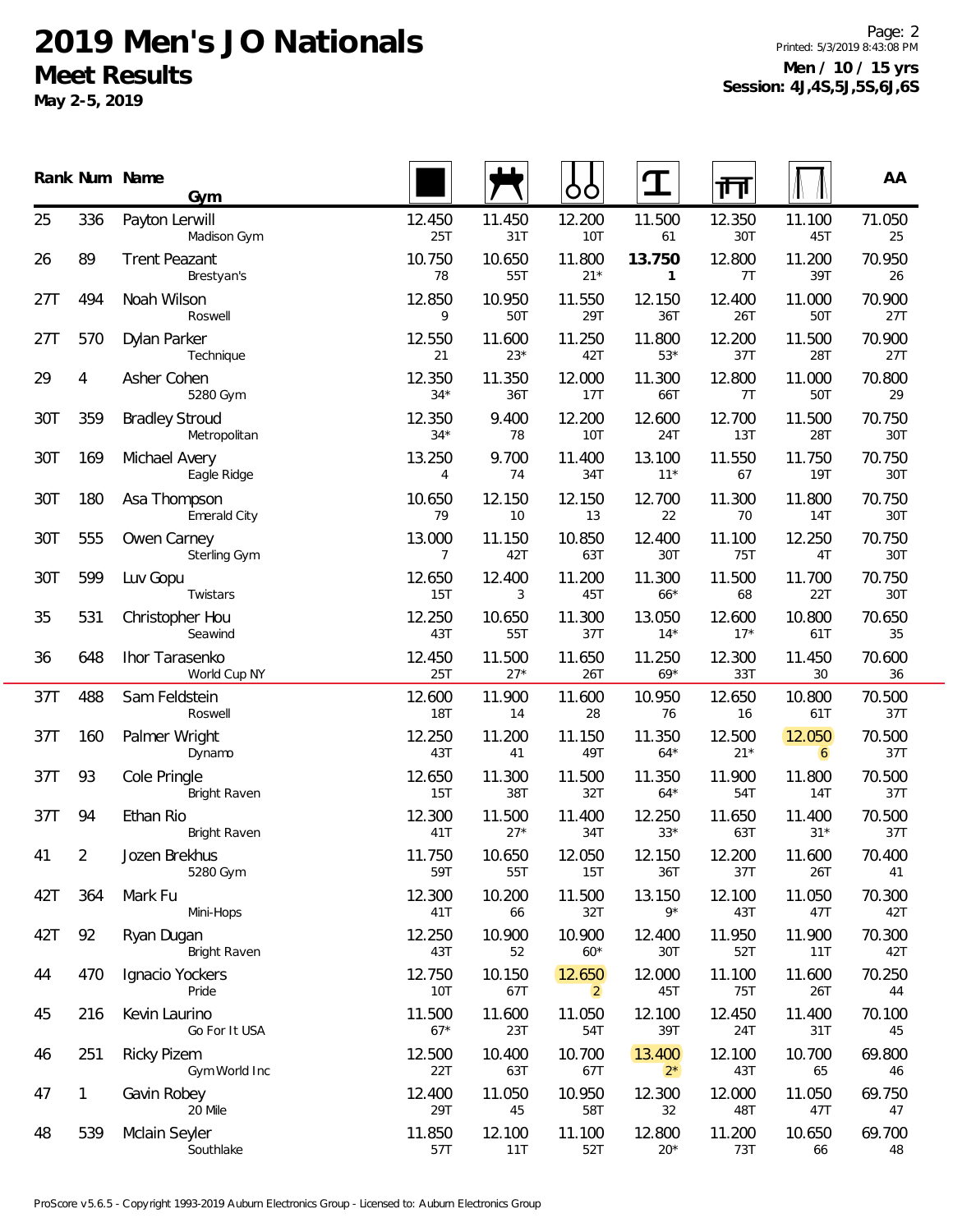**May 2-5, 2019**

Page: 3 Printed: 5/3/2019 8:43:08 PM **Men / 10 / 15 yrs Session: 4J,4S,5J,5S,6J,6S**

|     |     | Rank Num Name<br>Gym                       |                 |                          | Ő               |                 | ╓╜              |               | AA            |
|-----|-----|--------------------------------------------|-----------------|--------------------------|-----------------|-----------------|-----------------|---------------|---------------|
| 49  | 295 | Maddox Pabellon<br>Houston Gym Center      | 11.550<br>64T   | 11.750<br>17T            | 11.750<br>23T   | 11.400<br>62T   | 12.700<br>13T   | 10.200<br>74T | 69.350<br>49  |
| 50  | 356 | Eric Markov<br>Metropolitan                | 12.200<br>46T   | 12.300<br>4T             | 11.950<br>19    | 9.700<br>79     | 12.150<br>41T   | 10.950<br>54T | 69.250<br>50  |
| 51  | 110 | Drake Miesel<br>Cascade Elite              | 12.050<br>51T   | 11.400<br>34T            | 11.750<br>23T   | 11.100<br>74    | 11.900<br>54T   | 11.000<br>50T | 69.200<br>51  |
| 52T | 268 | <b>Connor Micklos</b><br>Gymstrada         | 12.100<br>48T   | 12.600<br>$\overline{2}$ | 11.650<br>26T   | 9.500<br>80     | 12.000<br>48*   | 11.200<br>39T | 69.050<br>52T |
| 52T | 386 | Dillon Campbell<br>New England Acad        | 11.500<br>67T   | 11.450<br>$31*$          | 10.900<br>60T   | 12.000<br>45T   | 12.400<br>$26*$ | 10.800<br>61T | 69.050<br>52T |
| 54  | 352 | Kyle Bender<br>Metropolitan                | 12.400<br>29T   | 11.750<br>17T            | 11.150<br>49T   | 11.400<br>62T   | 11.250<br>$71*$ | 10.950<br>54T | 68.900<br>54  |
| 55  | 63  | Alex Taylor<br>Aspire Kids                 | 13.150<br>5     | 9.600<br>75              | 11.250<br>42T   | 12.050<br>41T   | 12.300<br>33T   | 10.450<br>68T | 68.800<br>55  |
| 56  | 37  | Alexander Serwatkiewicz<br>Aerial          | 11.450<br>71    | 9.500<br>76T             | 10.950<br>58T   | 12.850<br>19    | 12.200<br>37T   | 11.750<br>19T | 68.700<br>56  |
| 57  | 468 | Quinlan Ngo<br>Preston Gym                 | 11.850<br>57T   | 12.100<br>11T            | 10.500<br>70T   | 12.600<br>24T   | 11.250<br>$71*$ | 10.200<br>74T | 68.500<br>57  |
| 58  | 547 | <b>Brett Suhr</b><br>St. Charles           | 11.900<br>56    | 11.800<br>15T            | 10.550<br>69    | 11.800<br>$53*$ | 12.450<br>24T   | 9.900<br>80   | 68.400<br>58  |
| 59  | 658 | <b>Blaze Kennedy</b><br>Zenit Gym          | 11.550<br>64T   | 11.000<br>46T            | 11.100<br>52T   | 11.250<br>$69*$ | 12.350<br>$30*$ | 10.900<br>57T | 68.150<br>59  |
| 60T | 98  | lan Paglia<br>Broadway                     | 12.200<br>46T   | 9.750<br>$71*$           | 11.200<br>45T   | 11.200<br>71T   | 12.000<br>48T   | 11.700<br>22T | 68.050<br>60T |
| 60T | 188 | Gavin Urash<br>First in Flight             | 11.950<br>55    | 9.950<br>69              | 10.900<br>$60*$ | 12.950<br>17T   | 10.950<br>78T   | 11.350<br>34  | 68.050<br>60T |
| 62T | 173 | Ryan Markowitz<br>Elevate                  | 11.750<br>59T   | 9.500<br>76T             | 11.150<br>49T   | 11.750<br>$57*$ | 12.550<br>19T   | 11.150<br>42T | 67.850<br>62T |
| 62T | 209 | Keaton Spiegel<br>Georgia Gym Acad         | 11.000<br>75    | 10.300<br>65             | 12.200<br>10T   | 12.050<br>$41*$ | 12.000<br>48*   | 10.300<br>73  | 67.850<br>62T |
| 62T | 614 | Zachary Brockett<br><b>United Gymstars</b> | 11.650<br>63    | 11.650<br>21T            | 10.450<br>72T   | 11.050<br>75    | 12.100<br>43T   | 10.950<br>54T | 67.850<br>62T |
| 65  | 159 | Colton Bush<br>Dynamo                      | 12.350<br>34T   | 9.800<br>70              | 11.350<br>36    | 12.650<br>23    | 11.200<br>73T   | 10.350<br>71T | 67.700<br>65  |
| 66  | 267 | Zachary Granados<br>Gymstrada              | 11.550<br>64T   | 9.750<br>71T             | 11.200<br>45T   | 11.750<br>$57*$ | 12.050<br>46T   | 11.100<br>45T | 67.400<br>66  |
| 67T | 520 | Saahil Tumuluri<br>Salto Gym               | 11.700<br>61T   | 8.700<br>82              | 11.300<br>37T   | 12.100<br>39T   | 11.900<br>54T   | 11.300<br>35T | 67.000<br>67T |
| 67T | 619 | Chase Conner<br><b>WOGA</b>                | 12.000<br>54    | 10.750<br>54             | 10.450<br>72T   | 12.050<br>$41*$ | 11.650<br>63T   | 10.100<br>77T | 67.000<br>67T |
| 69  | 181 | Jude Norris<br>Emerge Acad                 | 12.700<br>13T   | 8.750<br>80T             | 10.700<br>67T   | 11.800<br>53T   | 11.650<br>63T   | 11.250<br>37T | 66.850<br>69  |
| 70  | 402 | Alex Aguila<br>North Florida Gym           | 11.300<br>73    | 11.250<br>40             | 10.850<br>63T   | 10.000<br>78    | 12.350<br>$30*$ | 10.400<br>70  | 66.150<br>70  |
| 71  | 456 | Julian Higueros<br>Premier Gym             | 11.500<br>$67*$ | 9.750<br>$71*$           | 10.500<br>70T   | 11.950<br>50    | 10.800<br>81    | 11.300<br>35T | 65.800<br>71  |
| 72  | 382 | <b>Blaine Loll</b><br>Nebraska School      | 10.100<br>81    | 10.950<br>50T            | 11.000<br>56T   | 11.800<br>53T   | 10.850<br>80    | 11.050<br>47T | 65.750<br>72  |